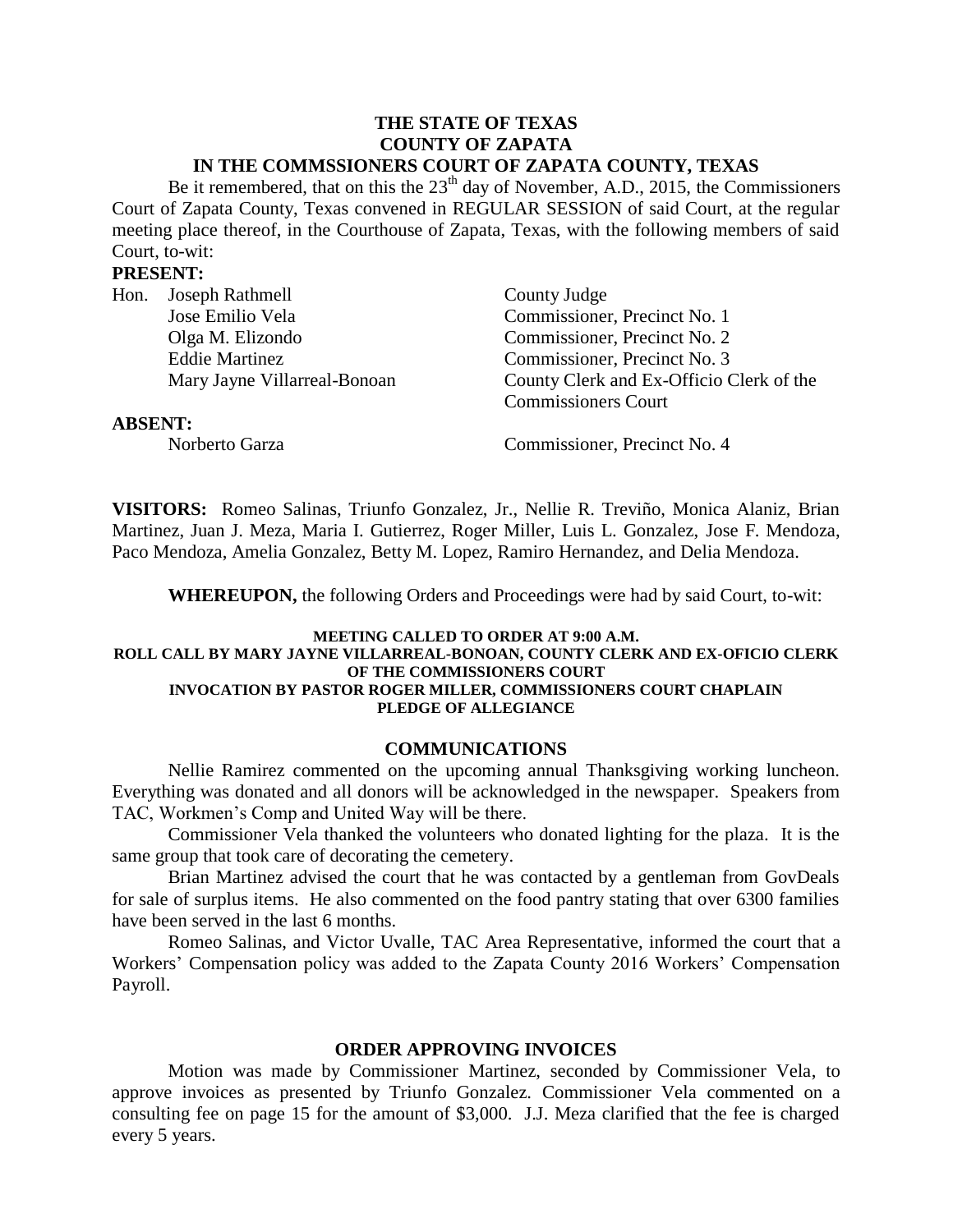The above motion, being put to a vote, was approved by the affirmative vote of all members of the Court.

# **ORDER APPROVING CHECKS ISSUED**

Motion was made by Commissioner Vela, seconded by Commissioner Martinez, to approve checks issued as requested by Hon. Romeo Salinas, County Treasurer.

The above motion, being put to a vote, was approved by the affirmative vote of all members of the Court.

### **ORDER APPROVING TRANSFER OF GRAND MARQUIS VEHICLE FROM JUVENILE PROBATION OFFICE TO PRECINCT 4 JUSTICE OF THE PEACE OFFICE**

Motion was made by Commissioner Vela, seconded by Commissioner Elizondo, to approve the transfer of a Grand Marquis vehicle from the Juvenile Probation Office to Precinct 4 Justice of the Peace Office as requested by Honorable Joseph Rathmell, County Judge.

The above motion, being put to a vote, was approved by the affirmative vote of all members of the Court.

## **ORDER APPROVING PROPOSED SPEED HUMP REQUESTED ON 1ST AVENUE BETWEEN GLENN STREET AND DELMAR STREET TO CONTROL SPEED IN THE VICINITY OF THE ROMEO T. FLORES MEMORIAL PARK**

Motion was made by Commissioner Martinez, seconded by Commissioner Vela, to approve the proposed speed hump requested on 1<sup>st</sup> Avenue between Glenn Street and Delmar Street to control speeding traffic in the vicinity of the Romeo T. Flores Memorial Park as requested by Honorable Jose E. Vela, Commissioner Pct. 1.

The above motion, being put to a vote, was approved by the affirmative vote of all members of the Court.

# **ORDER TO DENY REQUEST TO INSTALL PERIMETER FENCE ON COUNTY RIGHT OF WAY AT MORALES SUBDIVISION**

Motion was made by Commissioner Martinez, seconded by Commissioner Elizondo, to deny request to install perimeter fence on county right of way at Morales Subdivision, resident agrees to provide needed material for the approximate 200 feet of the proposed enclosure as requested by Honorable Jose E. Vela, Commissioner Pct. 1.

The above motion, being put to a vote, was approved by the affirmative vote of all members of the Court.

# **ORDER APPROVING MEMORANDUM OF UNDERSTANDING BETWEEN INDIGENT HEALTH CARE SOLUTIONS AND ZAPATA COUNTY TO EXTEND FOR A PERIOD OF TWO YEARS THE NON-EXCLUSIVE LICENSE AGREEMENT**

Motion was made by Commissioner Martinez, seconded by Commissioner Elizondo, to approve a Memorandum of Understanding between Indigent Health Care Solutions, and Zapata County to extend for a period of two years the Non-Exclusive License Agreement, which is in effect until December 23, 2015 as requested by Romeo Salinas, County Treasurer.

The above motion, being put to a vote, was approved by the affirmative vote of all members of the Court.